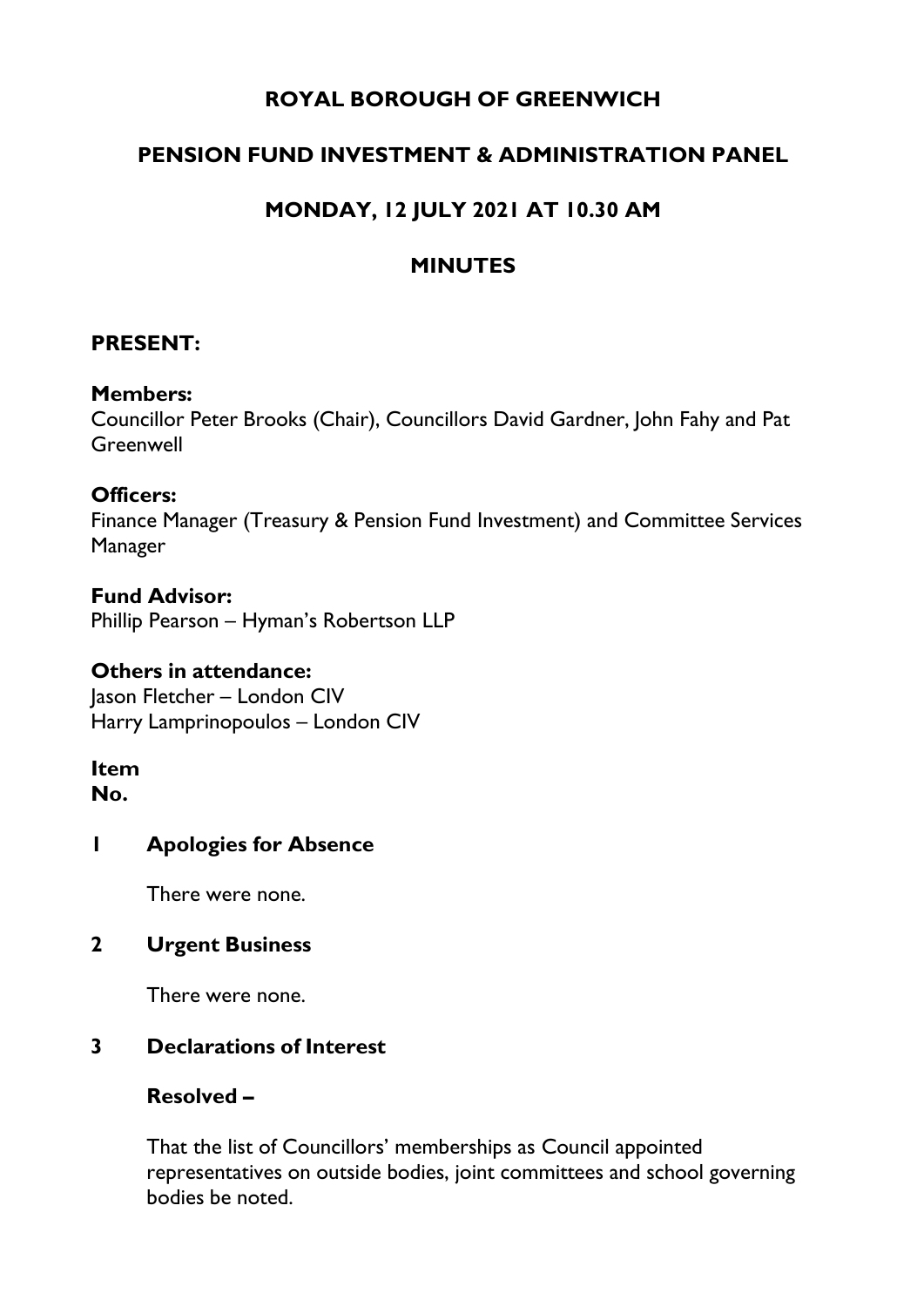### **4 Minutes**

## **Resolved -**

That the minutes of the meeting of the Pension Fund Investment & Administration Panel held on 28 June 2021 be agreed and signed as a true and accurate record.

## **5 Draft [Pension Fund Annual Report 2020-2021](https://committees.royalgreenwich.gov.uk/Document.ashx?czJKcaeAi5tUFL1DTL2UE4zNRBcoShgo=hRgX9sR3IJkLC9ekOxwHvzqfTozwmkm167aM2KsJdbnJ2OHcCGmDfA%3d%3d&rUzwRPf%2bZ3zd4E7Ikn8Lyw%3d%3d=pwRE6AGJFLDNlh225F5QMaQWCtPHwdhUfCZ%2fLUQzgA2uL5jNRG4jdQ%3d%3d&mCTIbCubSFfXsDGW9IXnlg%3d%3d=jUgQCaU3L68%3d&kCx1AnS9%2fpWZQ40DXFvdEw%3d%3d=SiNZFNTpd44%3d&uJovDxwdjMPoYv%2bAJvYtyA%3d%3d=ctNJFf55vVA%3d&FgPlIEJYlotS%2bYGoBi5olA%3d%3d=NHdURQburHA%3d&d9Qjj0ag1Pd993jsyOJqFvmyB7X0CSQK=ctNJFf55vVA%3d&WGewmoAfeNR9xqBux0r1Q8Za60lavYmz=ctNJFf55vVA%3d&WGewmoAfeNQ16B2MHuCpMRKZMwaG1PaO=ctNJFf55vVA%3d)**

The report was introduced by the Finance Manager.

A Panel Member expressed concerns over the turnover of the membership of the Pension Fund Investment & Administration Panel.

In response, the Chair advised that membership of the Panel is agreed by Full Council at its annual meeting and that Panel members receive full training.

The Finance Manager confirmed that officers had no power over the selection of the Panel and were responsible for providing Members training which is delivered on an ongoing basis and usually held at the end of Panel meetings.

## **Resolved:**

That the Annual Report will be published upon receipt of the Auditor's Opinion following Council approval.

## **6 Private Debt**

The Chair proposed that the meeting move into closed session to consider the item.

## **Resolved -**

That it be agreed that the rest of the meeting be held in Closed Session to discuss this item.

The Report and Appendices A-C are exempt by virtue of paragraph 3 of Schedule 12A to the Local Government Act 1972 (as amended): Information relating to the financial or business affairs of any particular person (including